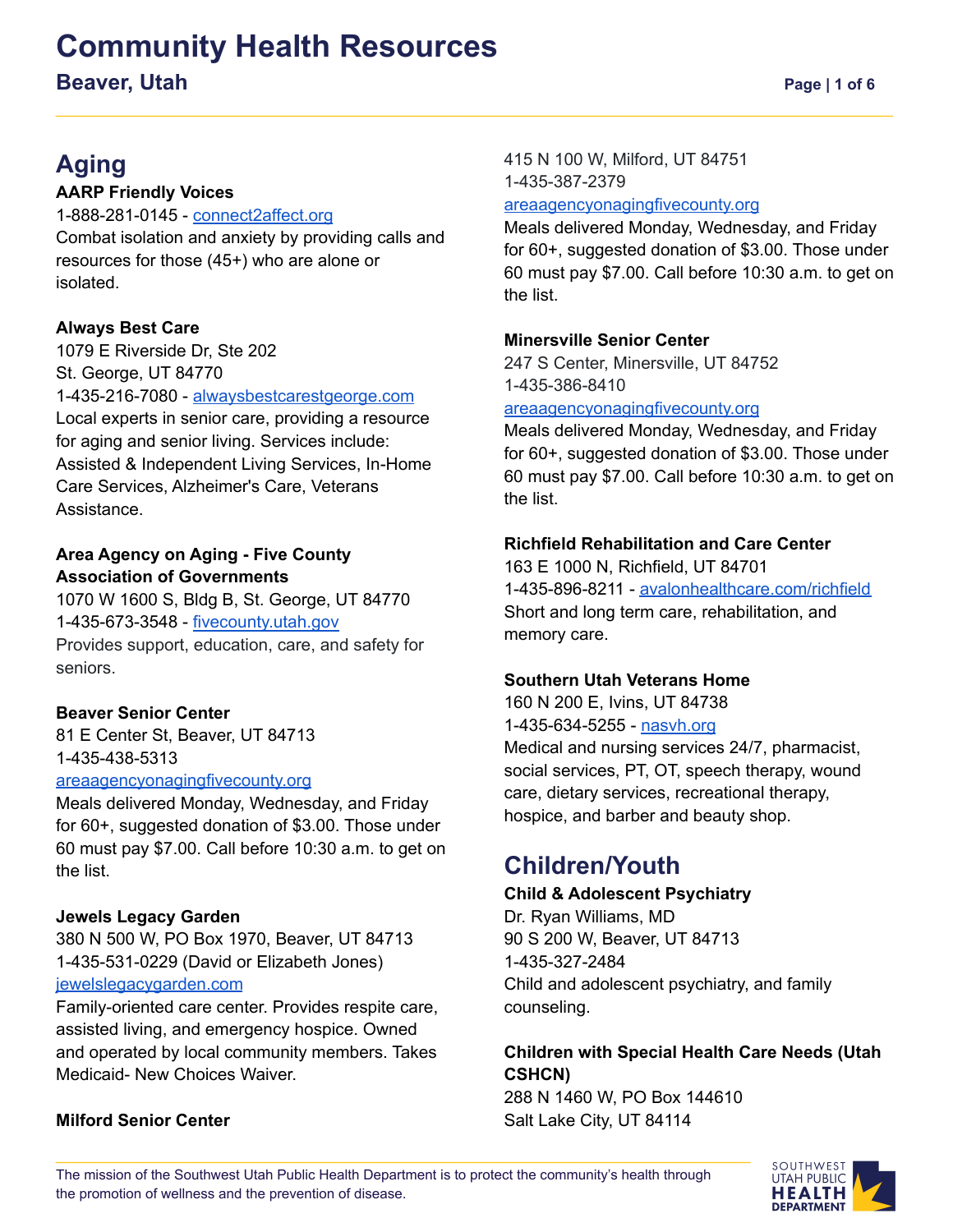# **Community Health Resources Beaver, Utah Page** | **2** of 6

Part of the Utah Department of Health: oversees programs for children with special healthcare needs.

#### **Department of Child and Family Services**

875 N Main St, Beaver, UT 84713 1-435-438-3400 - [dcfoffices.org](https://www.dcfoffices.org/office/beaver-dcfs-office) Keeps children safe, provides domestic violence services, and provides clothing vouchers to D.I.

#### **Family Support Center**

535 S Main St, Ste 6, Cedar City, UT 84720 1-435-586-0791 - [familysupportutah.org](https://familysupportutah.org/) Dedicated to strengthening families, protecting children, and promoting healthy relationships.

#### **Little Leapers Child Care**

100 N 360 W, Beaver, UT 84713 1-435-310-0637 - [dacie.derbidge@gmail.com](mailto:dacie.derbidge@gmail.com) Provides children with a clean, safe, and inviting environment for learning.

#### **Tender Care Day Care**

495 E 100 S, Beaver, UT 84713 Phone: 1-435-421-9578 Email: [fourkeeps2004@yahoo.com](mailto:fourkeeps2004@yahoo.com) Licensed family child care.

### **Clothing**

**Clothing Closet** 300 N Main St, Beaver, UT 84713 (NE door of old Elementary, aka Beaver City Office) Phone: 1-435-310-0637 Email: [dacie.derbidge@gmail.com](mailto:dacie.derbidge@gmail.com) Wednesdays: 4:00 - 6:00 p.m. Clothing, toys, and household items.

#### **Deseret Industries (D.I.)**

1460 S Providence Center Dr, Ste 1 Cedar City, UT 84720 1-435-586-3337 - [deseretindustries.org](https://www.deseretindustries.org/) Sells used clothing and household items at a discounted cost.

#### **Deseret Industries (D.I.)**

700 S Main St, Richfield, UT 84701 1-435-896-4494 - [deseretindustries.org](https://www.deseretindustries.org/) Sells used clothing and household items at a discounted cost.

### **Disability**

#### **Adult Protective Services**

1-800-371-7897 - [daas.utah.gov](https://daas.utah.gov/adult-protective-services/) Abuse and neglect of seniors and adults with disabilities. Can call or report online.

#### **Division of Services for People with Disabilities**

Toll Free: 1-877-568-0084 - [dspd.utah.gov](https://dspd.utah.gov/) Supported living, respite care, and residential rehab for children and adults with intellectual disabilities, physical disabilities, brain injuries, and autism.

### **Domestic Violence**

#### **Beaver County Attorney's Office**

2270 S 525 W, Beaver, UT 84713 1-435-438-6441 - [beaver.utah.gov](https://www.beaver.utah.gov/directory.aspx?did=5) Referral to counselors, assist victims of domestic abuse, legal referral, and payment of medical costs.

#### **Canyon Creek Services**

535 S Main St, Ste 11, Cedar City, UT 84720 1-435-233-5732 - [canyoncreekservices.org](https://canyoncreekservices.org/) Provides free, confidential, and comprehensive services to survivors of domestic violence and sexual assault.

#### **Utah Domestic Violence Coalition**

24-Hour Linkline: 1-800-897-5465 - [udvc.org](https://www.udvc.org/) Creating a state where domestic and sexual violence are intolerable. Four focuses: advocate for victim safety and empowerment, collaborate with community partners and services, educate the community, and connect victims to resources.

### **Education**

**Beaver County School District**

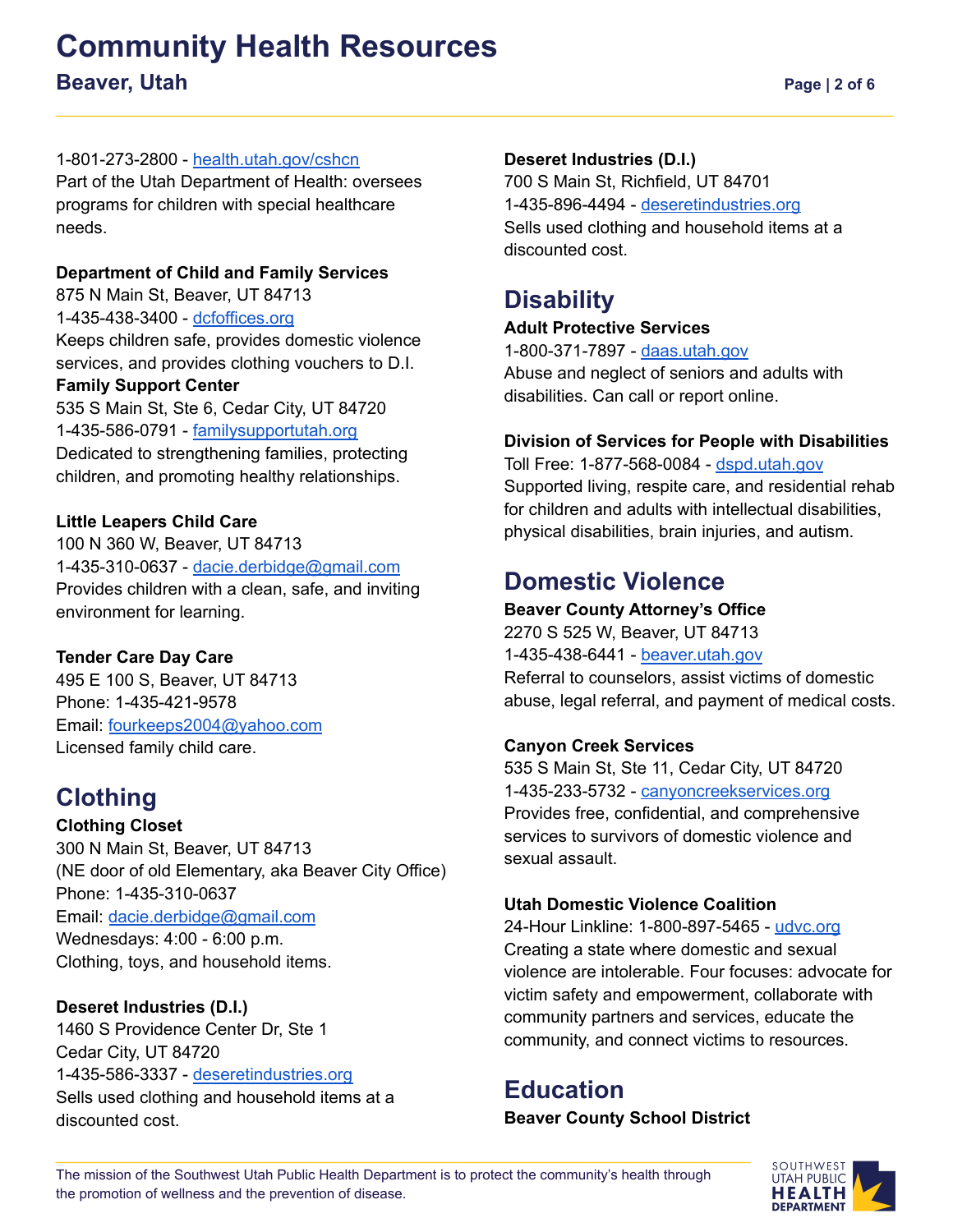# **Community Health Resources Beaver, Utah Page** | 3 of 6

#### 291 N Main St, Beaver, UT 84713

1-435-438-2291 - [beaver.k12.ut.us](https://www.beaver.k12.ut.us/)

Programs include: Special Preschools, GED/High School Equivalency Test Instruction, Adult Basic Education.

#### **SUU Head Start**

510 N 650 E, Beaver, UT 84713 1-800-796-6070 - [suu.edu/headstart](http://www.suu.edu/headstart)

Increase the social competence of young children from low-income families; takes into account the social, emotional, cognitive, and physical development of children and leads to effectiveness in dealing with the present environment and future responsibilities in school and life.

#### **Utah State University Extension Service**

65 N 400 E, Beaver, UT 84713 1-435-438-6450 - [extension.usu.edu/beaver](https://extension.usu.edu/beaver/) Programs include: Nutrition Education, Parenting Skills Classes, Relationship Workshops, Youth Agricultural Programs.

#### **Waterford Upstart**

#### 1-877-299-7997 - [waterford.org](https://www.waterford.org/)

Provides four-year-old children access to the highest form of academic support in their early education at no cost to participants: personalized family education and coaching, a new computer and Internet if needed, and adaptive educational software.

### **Emergency Housing**

#### **Beaver City Housing Authority**

325 E Center St, Beaver, UT 84713 1-435-438-2935 - [lowincomehousing.us](https://www.lowincomehousing.us/det/Beaver_City_Housing_Authority-84713-j4) Oversees low-income housing, including the application process, eligibility guidelines, and related resources.

### **Employment**

**Department of Workforce Services** 875 N Main St, Beaver, UT, 84713

#### 1-801-526-0950 - [jobs.utah.gov](https://jobs.utah.gov/wi/insights/county/beaver.html)

Job assistance, veteran employment programs, work clothing, work-related fee payment assistance, and work tools/equipment.

### **Food**

#### **Beaver Food Pantry**

50 S 100 E, Beaver, UT 84713 1-435-421-1034 Provides food items to individuals and families in need. Every other Wednesday and Thursday after the first Monday of the month from 10:00 a.m. - 5:00 p.m.

#### **Milford Food Pantry**

451 N Main St, Milford, UT 84751 1-435-209-0277 Provides food items to individuals and families in need. Every other Tuesday after the first Monday of the month from 10:00 a.m. - 5:00 p.m.

### **Housing**

#### **Beaver City Housing Authority**

40 N 300 E, Beaver, UT 84713 1-435-438-2935 - [lowincomehousing.us](https://www.lowincomehousing.us/det/Beaver_City_Housing_Authority-84713-j4) Provides subsidized housing for low-income families and elderly individuals.

#### **Utah Rent Relief**

#### [rentrelief.utah.gov](https://rentrelief.utah.gov/)

Program can help renters who are unable to pay their rent and utilities due to circumstances related to COVID-19.

### **Holiday Needs**

#### **Marine Toys for Tots**

[cedar-city-ut.toysfortots.org](https://cedar-city-ut.toysfortots.org/)

Contact Ryan Merrill Phone: 1-435-592-1590

Email: [cedar.city.ut@toysfortots.org](mailto:cedar.city.ut@toysfortots.org)

To help less fortunate children throughout the United States experience the joy of Christmas.

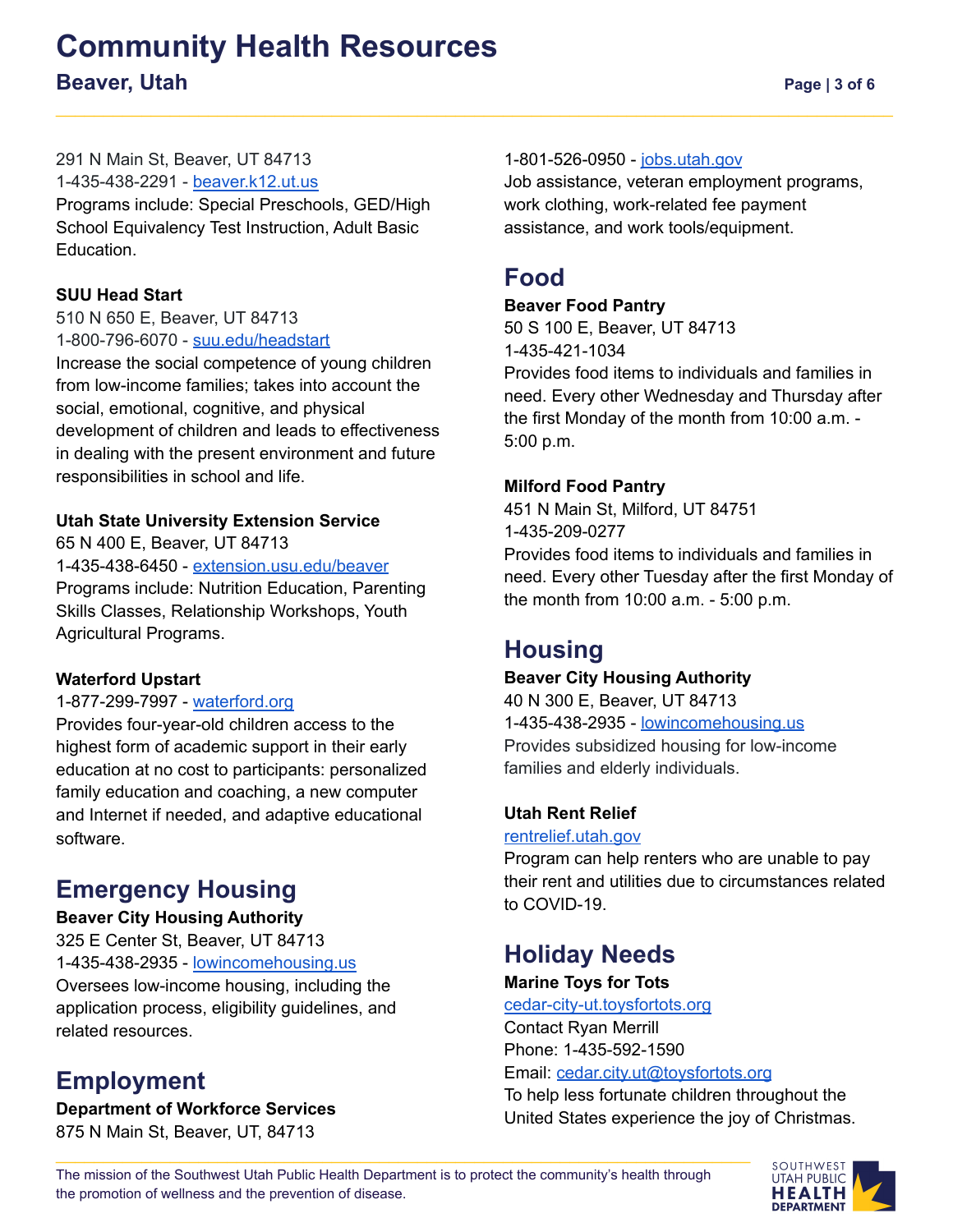# **Community Health Resources Beaver, Utah Page** | 4 of 6

#### **Utah Police Civilian Association**

5151 S 900 E, #231, Salt Lake City, UT 84117 1-801-990-6213 - [utahpolicecivilianassociation.org](https://utahpolicecivilianassociation.org/shop-with-a-cop/) Shop With a Cop - during the end-of-the-year holiday season kids are invited to shop to purchase gifts for members of their immediate family.

### **Medical/Dental**

#### **Beaver Drug and Gift**

98 N Main St, Beaver, UT 84713 1-435-438-2588 - [beaverdrugut.com](https://www.beaverdrugut.com/) Monday - Friday: 9:00 a.m. - 5:30 p.m. Saturday: 10:00 a.m. - 12:30 p.m. Delivers prescriptions & medical supplies, diabetes education and support, medical equipment, pharmacy, and medicare open enrollment navigation. Also provides Covid-19 rapid testing and vaccinations.

#### **Beaver Health Department**

75 W 1175 N, Beaver, UT 84713 1-435-438-2482 - [swuhealth.org/bvr](https://swuhealth.org/bvr/) Monday & Wednesday: 7:30 a.m. - 5:30 p.m. Closed for lunch from 12:00 - 1:00 p.m. Vaccines and immunizations, WIC, diabetes prevention, environmental health, emergency preparedness, health promotions, communicable diseases, vital records, and clinical services.

#### **Beaver Valley Hospital**

1109 N 100 W, Beaver, UT 84713 1-435-438-7100 - [beaverutah.net](http://beaverutah.net/community/beaver-valley-hospital/) Provides emergency care 24/7, long term care, and home health and hospice.

#### **Four Points Health: Community Health Center**

440 N Paiute Dr, Cedar City, UT 84721 1-435-867-1520 - [fourpointshealth.org](https://fourpointshealth.org/) Services: Medical, Dental, Mental Health and Substance Abuse Counseling, Wellness

#### **Hughes & Associates**

2069 N Main St, Ste 200, Cedar City, UT 84721

1-435-867-1111 (David Harris) - [hughestax.com](http://www.hughestax.com/) Provides education and assistance with navigating the Healthcare Marketplace to gain insurance.

#### **Le Leche League International**

Valerie: 1-801-225-2794 or 1-801-850-7867 Alanna: 1-801-376-5438 English & Spanish [lelecheleague.org](https://www.llli.org/) Provides breastfeeding information and support.

#### **Mountain View Dental**

885 N 50 E, Beaver, UT 84713 1-435-438-5940 Taking new patients, but not new Medicaid.

#### **Murdock Family Dental**

225 N Main St, Beaver, UT 84713 1-435-438-4044 - [https://www.murdockdental.org](https://www.murdockdental.org/) Services: Preventive Care, Restorative Care, Dental Surgery, Cosmetic Dentistry

#### **Planned Parenthood: St. George Health Center**

595 S Bluff St, Ste 1, St. George, UT 84770 1-435-674-7227 - [www.plannedparenthood.org](https://www.plannedparenthood.org/health-center/utah/saint-george/84770/st-george-health-center-2813-91730?utm_campaign=st.-george-health-center&utm_medium=organic&utm_source=local-listing) Family planning services, STD testing and treatment, women's wellness checks, HIV services.

### **Mental Health**

**AA Beaver Fellowship** 30 W 300 N St, Beaver, UT 84713 Thursday: 7:00 - 8:00 pm - Open Saturday: 7:00 - 8:00 pm - Speaker (6 p.m. potluck) [alcoholicsanonymous.com](https://alcoholicsanonymous.com/)

#### **Life Continues Recovery**

1-844-950-5433 - [lifecontinuesrecovery.com](https://lifecontinuesrecovery.com/) Provides one-on-one substance dependency recovery support and virtual support.

**NA Southern Utah** Toll Free: 1-888-495-3222 [nasouthernutah.org](http://nasouthernutah.org/)

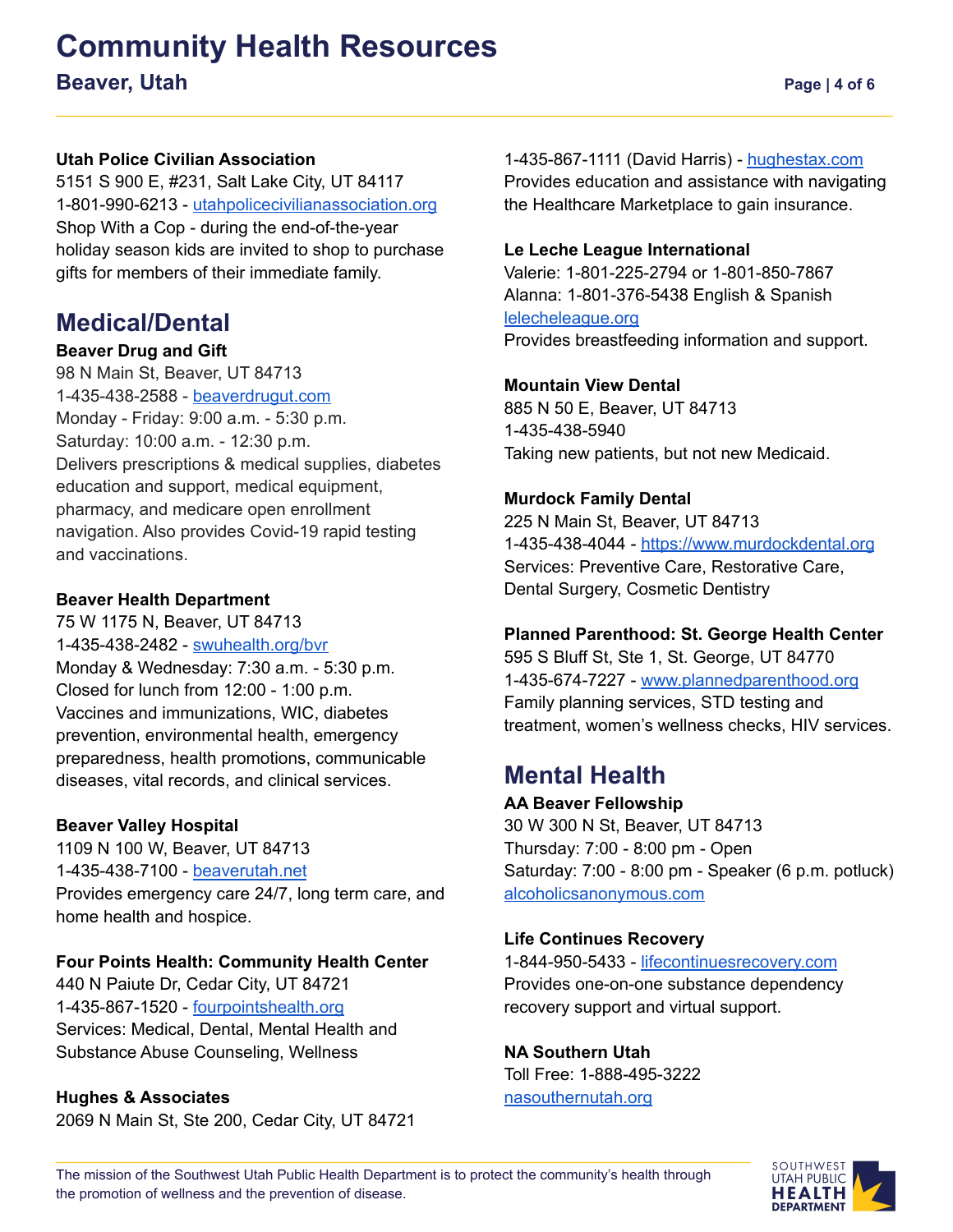# **Community Health Resources Beaver, Utah Page** | **5** of **6**

#### **NAMI - National Alliance on Mental Illness**

24/7 crisis support: text NAMI to 741-741 HelpLine: 1-800-950-6264 or [info@nami.org](mailto:info@nami.org) Monday - Friday: 10:00 a.m. - 10:00 p.m. (ET) [nami.org](https://www.nami.org/Home)

Free service providing information, resource referrals, and support to people living with a mental health condition, their family members, and caregivers.

#### **Southwest Behavioral Health**

75 W 1175 N, Beaver, UT 84713 1-435-438-5537 - [sbhc.us](https://www.sbhc.us/) Outpatient substance abuse, mental health counseling, suicide prevention, general counseling, mental health evaluation, and crisis management.

#### **Utah (Tobacco) Quitline**

English: 1-800-784-8669 Spanish: 1-855-335-3569 [waytoquit.org](https://waytoquit.org/)

### **Transportation**

**Salt Lake Express** Phone: 1-208-656-8824 Email: [info@saltlakeexpress.com](mailto:info@saltlakeexpress.com) [saltlakeexpress.com](https://saltlakeexpress.com/)

Shuttle, bus and charter service throughout Utah, Montana, Idaho, Nevada, Wyoming and Arizona.

### **Utilities**

#### **Beaver HEAT Program**

875 N Main St, Beaver, UT 84713 1-435-438-3884 - [fivecountycap.org/heat](http://fivecountycap.org/heat/) Provides winter and summer home energy assistance for eligible low-income households.

#### **CentraCom**

35 S State St, Fairview, UT 84629 1-435-427-3331 - [centracom.com/home](https://centracom.com/home) High Speed Internet, Digital Cable TV, Reliable Telephone: statewide fiber-optic network and extensive coverage throughout rural Utah.

#### **Comcast Internet**

[internetessentials.com](https://www.internetessentials.com/)

Offer high speed internet for low-income families in Utah.

#### **Emergency Broadband Benefit (EBB)**

[getemergencybroadband.org](https://getemergencybroadband.org/)

Discounted internet (if client qualifies) offered through AT&T, CenturyLink, Verizon, SC Broadband, etc.

#### **Weatherization Assistance Program**

1-435-586-0585 or 1-888-503-5321 [wxworkssite.wordpress.com](https://wxworkssite.wordpress.com) Reduces energy consumption and costs, and increases comfort and safety in the home.

### **Veterans Services**

#### **American Legion**

1-435-253-2975 - [legion.org](https://www.legion.org/)

Benefits Center, Career Center, Education Center, Health Center, Troop and Family Support, USAA Financial Center, Women Veterans

#### **Homeless Veterans Fellowship**

541 23rd Street Ogden, UT 84402 801-392-7662 - [homelessveterans.org](https://www.homelessveterans.org/)

Provides a stabilized living environment, counseling services, and additional programs that will enable homeless veterans and veterans at risk of being homeless to return to self-sufficiency. Anyone with at least one day of active duty service can receive help.

#### **Saint George Vet Center**

1664 S Dixie Dr, Ste C-102, St. George, UT 84770 1-435-673-4494 - [va.gov](https://www.va.gov/)

Individual and group counseling for veterans, service members, and their families. Family counseling for military related issues, bereavement counseling, sexual trauma counseling, and referrals for employment and substance abuse.

The mission of the Southwest Utah Public Health Department is to protect the community's health through the promotion of wellness and the prevention of disease.